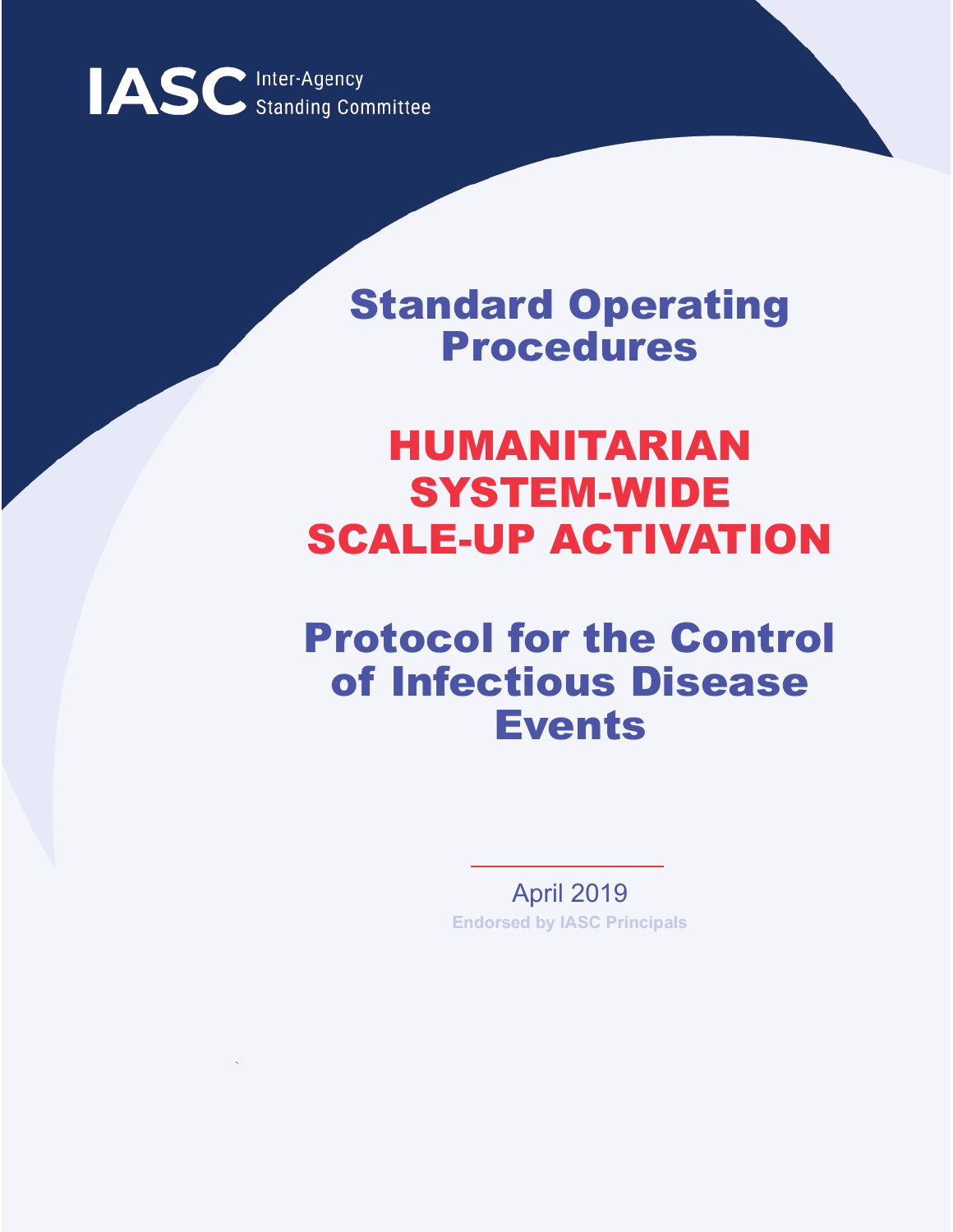#### INTER-AGENCY STANDING COMMITTEE REFERENCE DOCUMENT

#### Humanitarian System-wide Scale-Up Activation Protocol for the Control of Infectious Disease Events

This reference document replaces the 6 December 2016 Level 3 (L3) Activation Procedures for Infectious Disease Events and was revised following the review of the L3 system and the endorsement of the new Scale-Up protocols

4 April 2019

### I Definitions

In addition to major humanitarian crises triggered by natural disasters or conflicts, infectious disease events<sup>1</sup>, including outbreaks, can result in a Humanitarian System-wide Scale-Up activation<sup>2</sup> (i.e. 'Scale-Up activation') to ensure a more effective response.

Scale-Up activation procedures for infectious disease events build on the Inter-Agency Standing Committee (IASC) Scale-Up activation protocols, with adjustments to reflect the potential evolution of an infectious event, the roles of the World Health Organization (WHO) and its Director-General and Member States under the International Health Regulations (IHR) (2005), and the importance of non-IASC organizations in responding to infectious disease events. These procedures also recognize that many infectious hazards are of animal origin, with the response incorporating a 'One Health'<sup>3</sup> approach.

This paper outlines the IASC procedures for the assessment of infectious disease events, the consultation and decision-making processes on Scale-Up activation, the activation and deactivation criteria and procedures, and implications for IASC members and other key collaborating organizations.

In summary, the designation of a Scale-Up response to an infectious disease event will be issued by the Emergency Relief Coordinator (ERC), in close collaboration with the Director-General of WHO, and in consultation with IASC Principals and, potentially, Principals of other relevant entities (see 'Invited Principals' below). For infectious disease events, the designation of a Scale-Up activation should be based on both an analysis of the IASC's five criteria <sup>4</sup> adapted to meet International Health Regulations (2005) (IHR) criteria (see Annex 1) and WHO's formal risk assessment of the event. In keeping with

l

<sup>1</sup> Any event due to an infectious hazard that may have negative consequences for human health, including by exposure to infected or contaminated food, water, animals, manufactured products or environments.

<sup>&</sup>lt;sup>2</sup> As outlined in the IASC Protocol 1: Humanitarian System-Wide Scale-up Activation: Definition and Procedures (November 2018).

<sup>&</sup>lt;sup>3</sup> A multisectoral, multidisciplinary approach with expertise from public, animal and environmental health that is promoted by the WHO, the Food and Agriculture Organization (FAO), and the World Organisation for Animal Health (OIE) tripartite collaboration.

<sup>&</sup>lt;sup>4</sup> The five criteria are: scale, urgency, complexity, capacity and risk of failure to deliver effectively and at scale to affected population.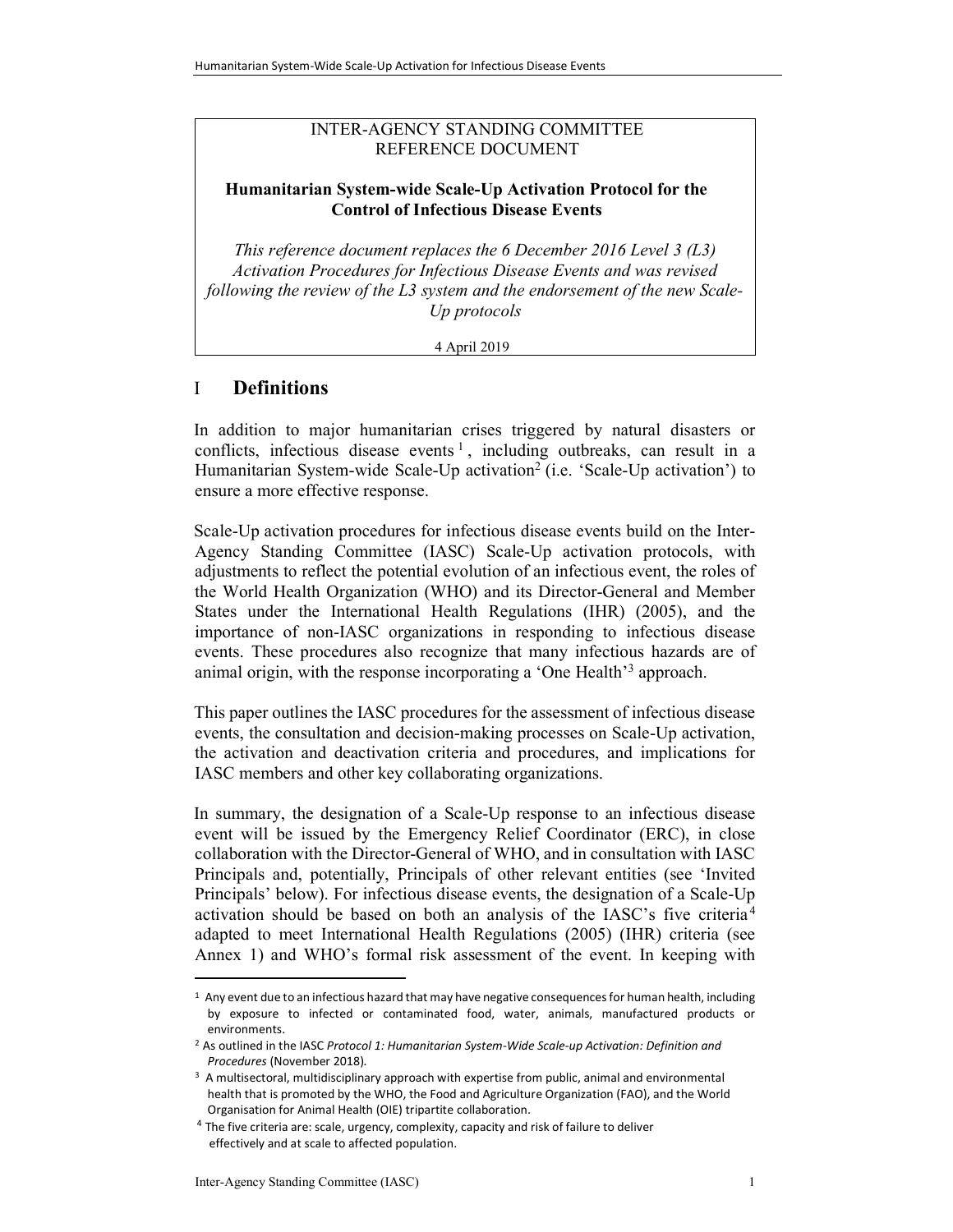IASC's existing procedures, the initial Scale-Up activation period should be reviewed after a minimum of 3 months and maximum of 6 months.

### II Main Steps in the Procedure

During the period of assessment and decision-making by the IASC Principals regarding Scale-Up activation, the response at country level is already underway. This analysis should not in any way delay the response to the infectious disease event and implementation of outbreak control measures, and, where necessary, the provision of humanitarian assistance, as rapidly as possible.

#### II.1 Assessing the situation

Early detection, verification and WHO Rapid Risk Assessment (RRA) are essential to preventing public health events from becoming emergencies. Under the IHR (2005), WHO works on an ongoing basis to detect and verify public health events, and to assess the associated public health risks. Close collaboration and consultation with Governments, UNICEF, members of the Global Outbreak Alert and Response Network (GOARN), FAO and the World Organisation for Animal Health (OIE) (in the context of zoonotic diseases), are central to these processes. Other relevant agencies, including NGOs, are consulted on a case-by-case basis and according to context and capacities in place.

Once a public health event is detected and WHO has verified it, WHO may decide to undertake a rapid risk assessment (RRA). The decision to conduct a full and rigorous RRA is context-specific and signals the need to document the public health risks of an event, its likely impact and recommended actions. It is conducted as soon as possible, ideally, within 24 hours of verification of the event. Nonetheless, timing may vary by type of hazard, the accessibility of the affected areas, and the rate of onset or evolution of the acute event.

The RRA documents the likelihood and the consequences of the event for human health, the potential for spread, and the available in-country capacities to control the event. A risk level related to the event (very high, high, moderate, low) is determined for country, regional and global levels.

WHO's formal RRA is an internal document that will:

- impartially and independently assess the risk posed by an infectious disease event;
- provide transparency and reproducibility regarding the WHO decision-making process, through application of a standardized methodology and reporting template;
- document and summarize all relevant public health, operational and contextual information on the event;
- inform and support WHO, UN, and IASC decision-making on how to respond to the public health event.

The initial assessment should be updated as the situation evolves and in accordance with WHO's obligations under the IHR (2005). In contexts of zoonotic diseases FAO, OIE and WHO will work together under the framework of the Joint FAO–OIE–WHO Global Early Warning System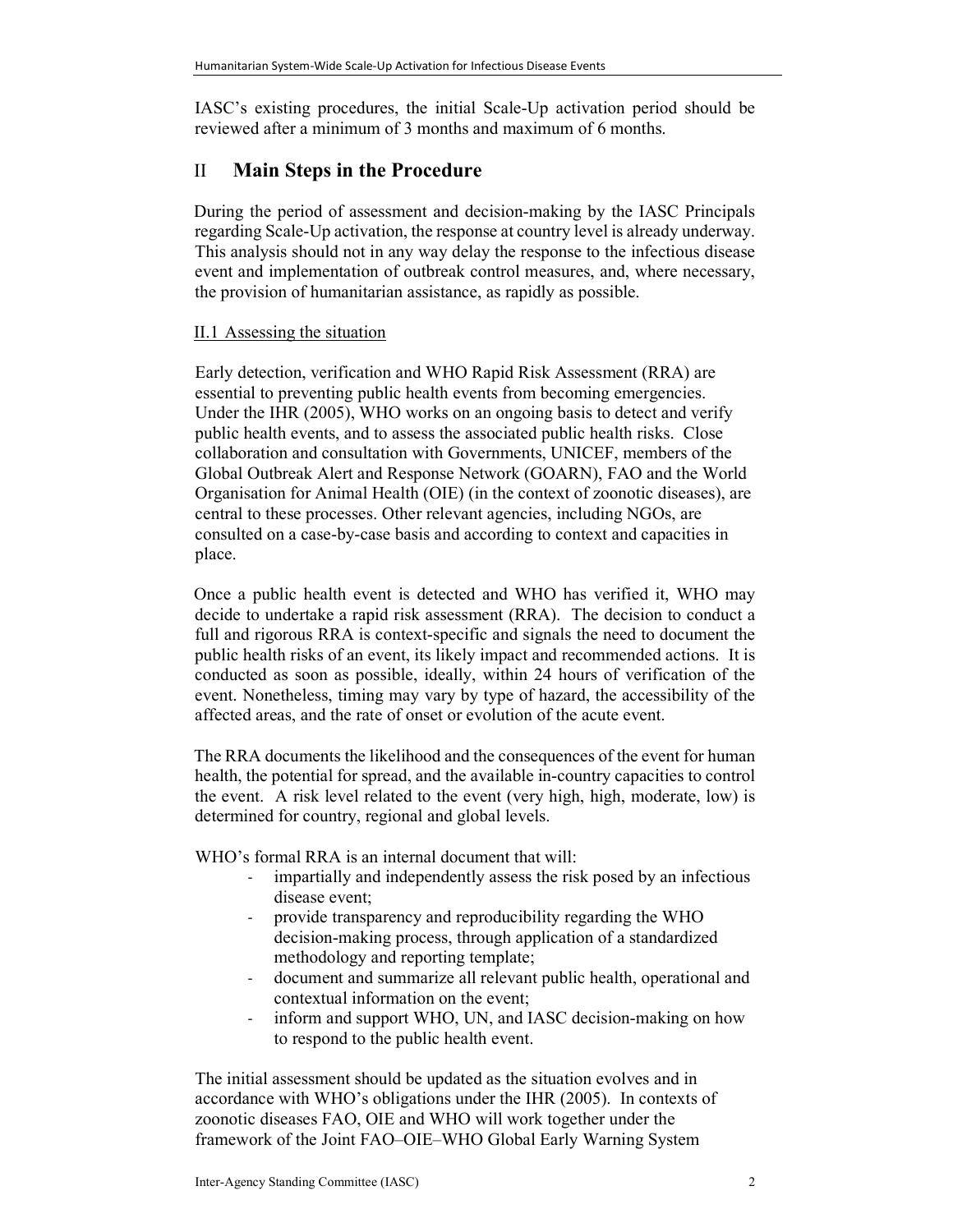(GLEWS) for health threats and emerging risks at the human–animal– ecosystems interface<sup>5</sup>.

For all public health events assessed as high or very high risk at regional or global levels, and/or when WHO declares an internal Grade 3 emergency, the WHO Director-General will systematically notify the United Nations Secretary-General (UN S-G) and the Emergency Relief Coordinator through a standard briefing memo.<sup>6</sup>

The memo, issued within 48 hours of completion of the RRA, will include details of the situation analysis, risk level at country/regional/global levels, initial country-level response and coordination efforts (including IASC engagement), and WHO assessment of the need to discuss the IASC Humanitarian System-Wide Scale-Up activation procedures.

#### II.2 Statement of public health strategic priorities and proposed response structure

When WHO indicates the need to discuss IASC Scale-Up activation, within 24 hours of having informed the UN S-G about the event, WHO will provide to the UN S-G and to the ERC a draft statement of public health strategic priorities, proposed response structure and the major activities required to control the infectious event. This initial recommendation will be the basis for guiding further HCT, EDG, and Principals level discussions and decisions.

As soon as possible, but no later than 12 hours after its reception, the ERC will share the draft statement of public health strategic priorities and proposed response structure with:

- the Humanitarian Country Team (HCT) or, where the Humanitarian Coordinator (HC) function is not activated, the UN Country Team (UNCT) via the Resident Coordinator (RC). The HCT with the support of OCHA will, in turn, provide more details on the potential scale and humanitarian impact of the event, the capacities of national authorities and communities and of humanitarian actors already present, access and security constraints, population movements and displacements, conflict and gender dynamics, protection challenges, and on how IASC and other partners can best support the response. This will include implications for any wider humanitarian response in the area.
- IASC partners at headquarters (EDG, IASC Focal Points) and regional levels (regional hubs), to obtain their assessment of the situation to inform an EDG discussion. This will include whether IASC member organisations are recommending activation of their respective corporate emergency procedures. For NGOs, consultation may be done through a pre-established role of the consortia as appropriate.

<sup>5</sup> http://www.glews.net/;

http://www.who.int/foodsafety/zoonoses/final\_concept\_note\_Hanoi.pdf?ua=1 <sup>6</sup> IASC Principals will receive the communication to the ERC from the IASC secretariat and UNOCC will be copied on the communication to the UN S-G.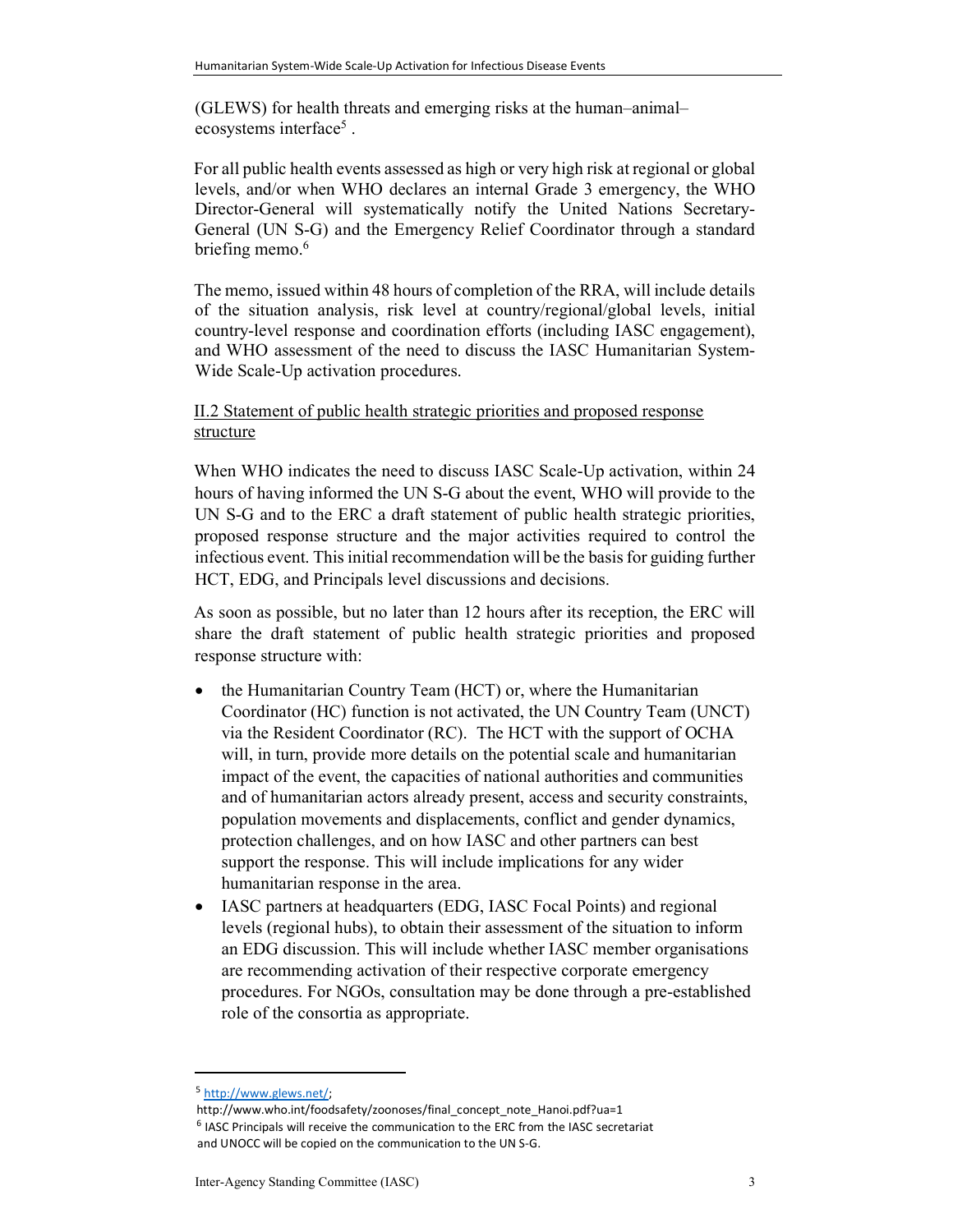This analysis will serve as additional background for the EDG discussion and complement, in a separate document, WHO's draft statement of public health strategic priorities and proposed response structure.

#### II.3 Consultation and decision-making

Following these initial discussions, the ERC and the Director-General of WHO, supported by the RC/HC, will jointly contact national authorities at the highest possible level to inform them about measures being considered to bolster operational capacities.

The IASC Emergency Directors Group (EDG) will be convened, within 48 hours of the WHO notification to the ERC, to discuss the event, the risk of national and international spread, potential humanitarian consequences, the context, response capacities at country, regional and global levels, and the assessed need for an IASC Scale-Up activation. The latter should be informed by the five IASC criteria adapted to conform with the assessment criteria of IHR (2005) (Annex 1).

WHO will provide technical input to the EDG deliberations, supported by the IASC Secretariat and OCHA. The EDG will prepare immediately a set of recommendations for the consideration of the IASC Principals, including on the activation of an IASC Scale-Up.

Within 24 hours of receiving the EDG recommendations, the ERC will convene and chair the IASC Principals to jointly review the consolidated assessment and the EDG recommendations<sup>7</sup>.

On the recommendation of the Director-General of WHO, the ERC may invite Principals of other relevant non-IASC entities to participate in the meeting (i.e. 'Invited Principals'), such as the Chair of the GOARN Steering Committee, non-IASC international NGOs such as the appropriate MSF lead, heads of national and/or inter-country Centres for Disease Control, and, in the case of a zoonotic disease, the Director-General of OIE.

At the Principals' meeting, WHO will provide an overview of the situation analysis, the results of the RRA, and the statement of public health strategic priorities and proposed response structure. The ERC will present the recommendations from the IASC EDG on a "no objections" basis.

The ERC will make a final decision on the system-wide Scale-Up activation based on the recommendations of the Director-General of WHO and the IASC EDG, in consultation with the IASC Principals, and Invited Principals of relevant non-IASC entities. Every effort will be made to reach consensus; however, the ERC will have the final decision. The decision will be communicated no later than 24 hours after conclusion of the IASC Principals' meeting.

 $<sup>7</sup>$  Any of the IASC Principals may also request to the ERC that such a meeting be</sup> convened.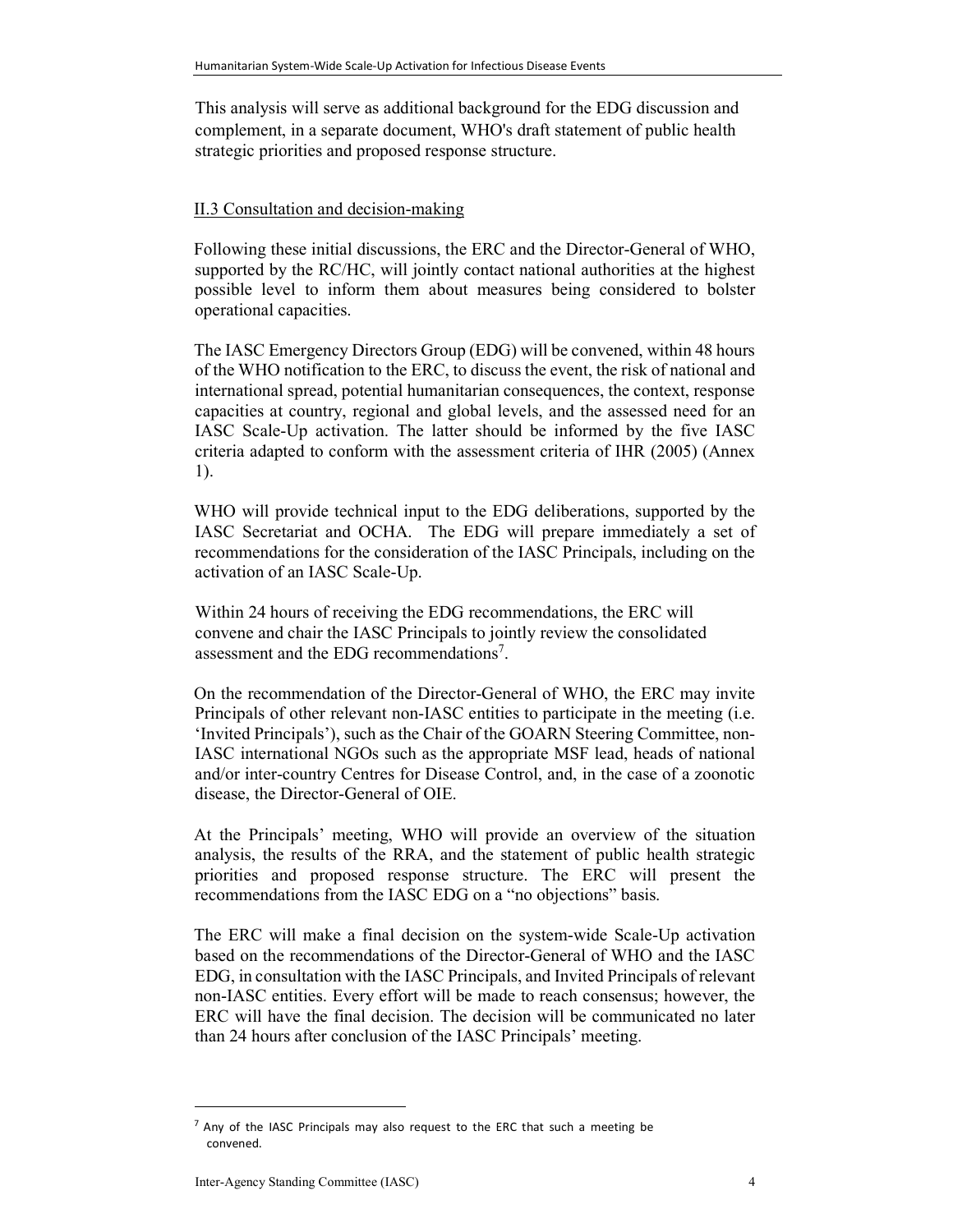The Principals will also decide on:

- (a) the most appropriate leadership model at the country, regional and HQ levels to support national authorities, taking into consideration pre-established resources (e.g. Humanitarian Coordinator Pool; WHO Incident Managers roster);
- (b) the overall in-country mechanism to ensure coordination and linkages across the humanitarian system and the technical aspects of the infectious disease response, in alignment with national structures and processes and reflecting the roles and responsibilities of each agency at the country, regional and global levels;
- (c) the clusters or cluster-like mechanisms to be activated at national and subnational levels<sup>8</sup>, reflecting the specific infectious hazard and its necessary control measures<sup>9</sup>, as well as humanitarian needs;
- (d) the composition of the surge capacity to be deployed (based on the nature of the infectious hazard, the response required, and existing capacity at country level) and its interface with the national coordination structure;
- (e) the period during which the measures triggered by the Scale-Up activation should be in place (up to six months)<sup>10</sup> and assigned responsibility for defining and implementing an exit strategy;
- (f) resource and Scale-Up requirements;
- (g) common advocacy priorities and messages, including on risk communications, that will be at the core of the ERC's communication strategy with regards to the emergency situation;
- (h) contingency planning for international spread; and
- (i) other specific arrangements, as applicable, for the particular event, including appropriate staff safety, security, protective measures, medical assistance and 'in extremis' medical evacuation, including of responders.

#### II.4 Activation

 $\overline{a}$ 

The ERC will officially announce the humanitarian system-wide scale-up activation Protocol for the Control of Infectious Disease Events to the UN S-G, the Chair of the UN Sustainable Development Group (UNSDG), and the UN Operations and Crisis Centre (UNOCC). The ERC will also announce the activation via e-mail to all IASC Principals and Invited Principals and issue a note to the HCT via the HC (or UNCT via the RC, if an HC/HCT is not in place).

The ERC and WHO Director-General will contact the national authorities at the highest level to explain the decision and its implications, including support to national and in situ capacity. This shall depend on the context and should be discussed among the IASC Principals when they meet on the proposed

 $8$  If the outbreak was in a context with refugee coordination mechanisms in place, they will also be used.

<sup>9</sup> Depending on the event and its control strategy, a system-wide Scale-Up activation may require rapid activation of health, WASH, logistics, food security/security and/or protection clusters and sub-clusters, as well as cluster-like mechanisms for specific disease control activities

<sup>&</sup>lt;sup>10</sup> The Scale-Up activation can be extended for three additional months.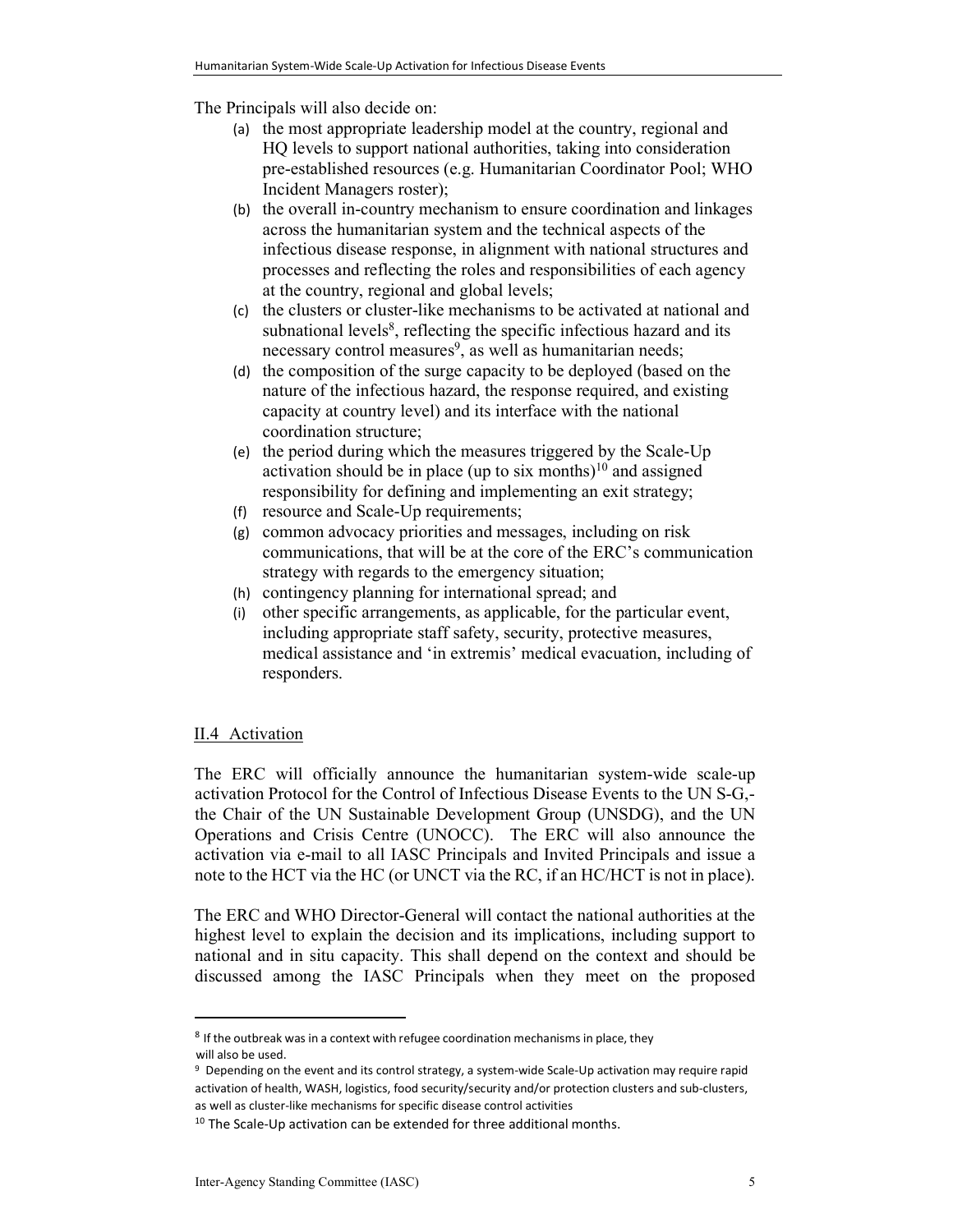activation. In the case of a zoonotic disease, the Director General of FAO will also play a role, in consultation with the OIE Director-General<sup>11</sup>.

All messages should state the geographic coverage and duration of the Scale-Up activation, and leadership and coordination arrangements. Communications should focus on the prioritized disease control measures and humanitarian response, strengthened coordination mechanisms, enhanced response capacity, engagement with communities, and advanced preparedness actions, particularly in neighbouring at-risk countries. The exact messaging will depend on the infectious disease event and context and as discussed among the IASC Principals. The ERC will systematically update the IASC Principals on all ongoing advocacy initiatives relating to the Scale-Up activation and response.

#### II.4 Deactivation

The initial duration of the Scale-Up activation will be defined by the Principals during their first meeting, but should not exceed six months. That could be exceptionally extended by three additional months, as the primary purpose is to support the surge necessary for an effective response.

As per standard IASC procedures, a transition plan will be drawn up by the Country Team, in consultation with the Emergency Directors Group, in the 3 weeks following activation<sup>12</sup> and should include at minimum:

- i) a statement of how the chosen leadership model will evolve at the end of the activation and how the transition would be managed;
- ii) a strategy to mobilize and deploy the required capacity to take over from the initial surge support for core functions required past the initial period of Scale-Up activation; and
- iii) an agreement on how reporting lines, roles and responsibilities will evolve at the time of Scale-Up deactivation.

The Principals will convene at the end of the activation period to review the situation and formally deactivate the Scale-Up or, if deemed appropriate, extend it.

## III Implications of Humanitarian System-Wide Scale-Up Activation

Scale-up activation commits IASC members to the procedures as laid out below. It does not however prejudge or affect the ability of IASC member organizations to decide on activation of their respective major emergency mechanisms and procedures, nor the manner in which they would be applied.

<sup>&</sup>lt;sup>11</sup> For example, when an animal sector response is required and/or FAO's Emergency Management Centre for Animal Health (EMC-AH) is engaged to provide expert support to national veterinary services or embedded within the WHO/GOARN mechanism.

<sup>&</sup>lt;sup>12</sup> With an infectious disease event, the timing for formulating an exit strategy will need to be adapted to the evolution of the outbreak and may be later than 3 weeks.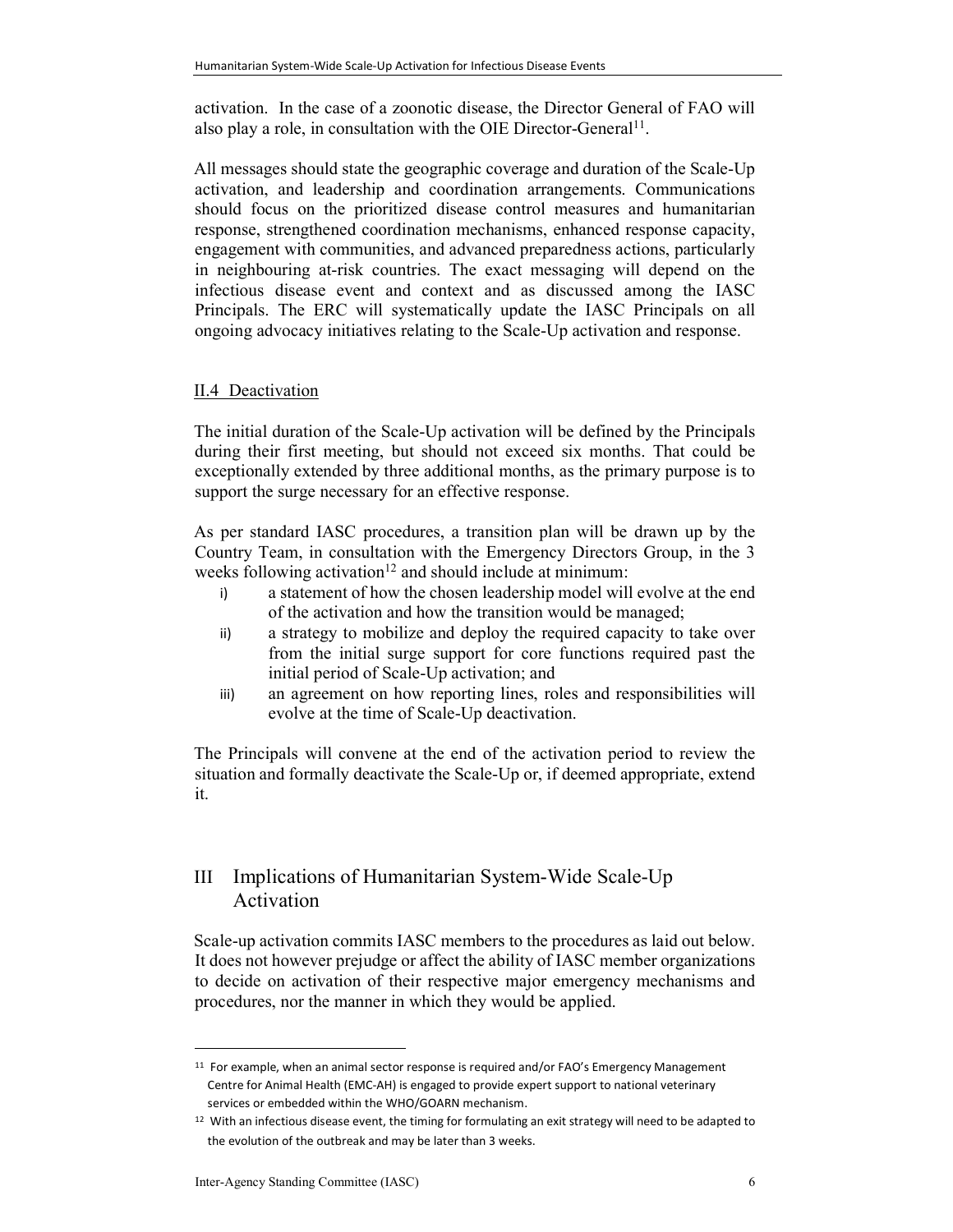The activation commits IASC member organizations to ensure that they put in place the most appropriate systems and dedicate the required capacities and resources in a timely manner to contribute to the effectiveness of the response as per their mandated areas, Cluster Lead Agency responsibilities, and commitments made in the" Statement of Key Strategic Priorities") (see below).

In addition, it automatically triggers the following actions:

#### 1. Immediately:

- Activation of the "empowered leadership" model.<sup>13</sup>
- Establishment of the HCT, if not already active, with the current RC rehatted as HC a.i.<sup>14</sup>, and, if appropriate, the WHO Representative or another senior WHO official appointed as Deputy HC a.i. pending decision on the most appropriate leadership model;
- Deployment of supplies and logistics, ideally sufficient for the activation period, as needed to complement national capacity for the immediate implementation of preventive, diagnostic, case management and other relevant disease control measures, as appropriate to the pathogen;
- Establishment of sub-national hubs/coordination mechanisms as required, with sufficient logistics and communications capacity to reach the affected populations; Mechanism's should include space for NGOs/Civil Society (national and international) involvement.
- Deployment of surge capacity by all relevant IASC member organizations on a 'no regrets' basis<sup>15</sup>, and other context-specific capacities such as the WHO Incident Management System and GOARN partners, including the FAO Emergency Management Centre for Animal Health (EMC-AH) as one of the partners, for the response to the specific infectious disease event as recommended by the Director-General of WHO and decided by the IASC Principals;
- Establishment by WHO of a common, interagency epidemiology and response Situation Report to be updated at least weekly to guide the international response and planning.
	- 2. Within five days of activation:
- Designation of a Senior Emergency Humanitarian Coordinator within 48 hours of the IASC decision to lead the overall system response in support of national authorities for the activation period<sup>16</sup>, and of a WHO Incident Manager to assist by directing the technical aspects of the event related to

<sup>&</sup>lt;sup>13</sup> For details see IASC Protocol 2. 'Empowered Leadership' in a Humanitarian System-Wide Scale-Up Activation.

<sup>&</sup>lt;sup>14</sup> The ERC discusses IASC decisions and proposals on leadership models with the Chair of the UNDG.

<sup>&</sup>lt;sup>15</sup> Meaning that agencies commit to deploying senior and experienced staff immediately without waiting for more precise details on exact needs and response plans and withdraw them later should they not be required.

<sup>16</sup> All costs related to the initial 3-month deployment of the Emergency Humanitarian Coordinator will be borne by OCHA. This will include the salary costs (and related entitlements), travel costs to/from the location of the assignment as well as other support costs related to the deployment.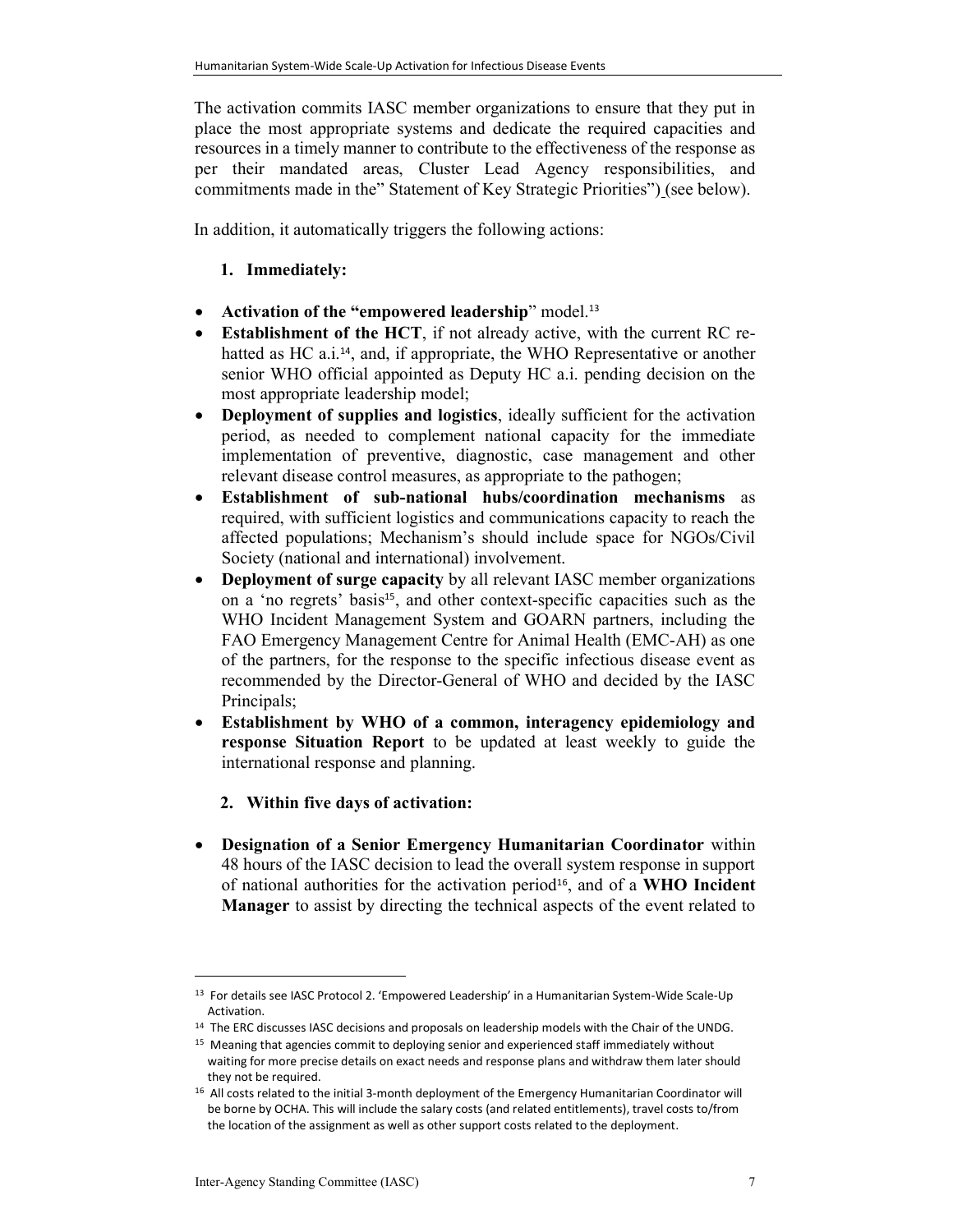human health<sup>17</sup>. The ERC will consult as appropriate on IASC proposals to confirm the RC as the Senior Emergency HC or to deploy a HC for that purpose.

- o The Senior Emergency HC will have experience in management of public health emergencies at senior level, and will have overall leadership of the IASC contribution, supported by the WHO Incident Manager for the infectious disease response and, when required, by a Deputy HC for the humanitarian aspects of the response.
- o Alternatives could be considered such as the naming of a Special Envoy or the deployment of a Special Representative, especially for an event that involves multiple countries or regions, or at country level the nomination of the WHO Representative in situ to serve as deputy HC ad interim;
- Development of a "Statement of Key Strategic Priorities" (SSP) by the HC/HCT within four days of the Scale-Up activation, with the technical direction of WHO<sup>18</sup> and in accordance with the IASC template. The SSP will lay out priorities and a common strategic approach for controlling the infectious disease event, including community engagement strategies to build trust with affected communities, managing humanitarian consequences and, where appropriate, implementing preparedness measures. It will serve as a basis for the Flash Appeal and for the performance monitoring benchmarks;
- Immediate announcement of Central Emergency Response Fund (CERF) and Country-Based Pooled Fund (CBPF) (if available incountry) funds. Allocations for the humanitarian response, to be issued by the ERC (by HC for CBPFs) on a 'no regrets' basis within 72 hours of activation<sup>19</sup> and under the leadership of the HC or IASC-designated countrylevel leader, in consultation with health partners and according to the priorities identified in the SSP and subsequently the Strategic/Humanitarian Response Plan and Flash Appeal<sup>20</sup>; and
- A Flash Appeal will be launched within 5 days of activation.

#### 3. Later steps:

l

- Completion of a Multi-Cluster Initial Rapid Assessment (MIRA) or alternative rapid assessment methodology within 14 days of the activation;
- A full Strategic/Humanitarian Response Plan will be required within 21 days of the activation and will be launched simultaneously with a revised Appeal;

<sup>&</sup>lt;sup>17</sup> For zoonotic diseases requiring large-scale animal interventions, an incident manager for animal health would also be required, using the established FAO EMC-AH mechanisms and in close coordination with WHO GOARN and Strategic Health Operations Centre, and OIE.

<sup>&</sup>lt;sup>18</sup> In the case of zoonotic diseases requiring a substantive animal sector response, technical input on the strategic priorities will also be provided by the FAO Representative or Chief Veterinary Officer.

 $19$  This does not apply if CERF allocation was provided prior to Scale-Up activation; instead additional CERF funding may be provided upon request of the ERC once key priorities are identified and proposed for further CERF funding.

<sup>20</sup> When a Scale-up activation concerns an infectious hazard which also triggers the World Bank's Pandemic Emergency Financing Facility (PEF) efforts will be made to optimize the alignment of financing streams at national and international levels.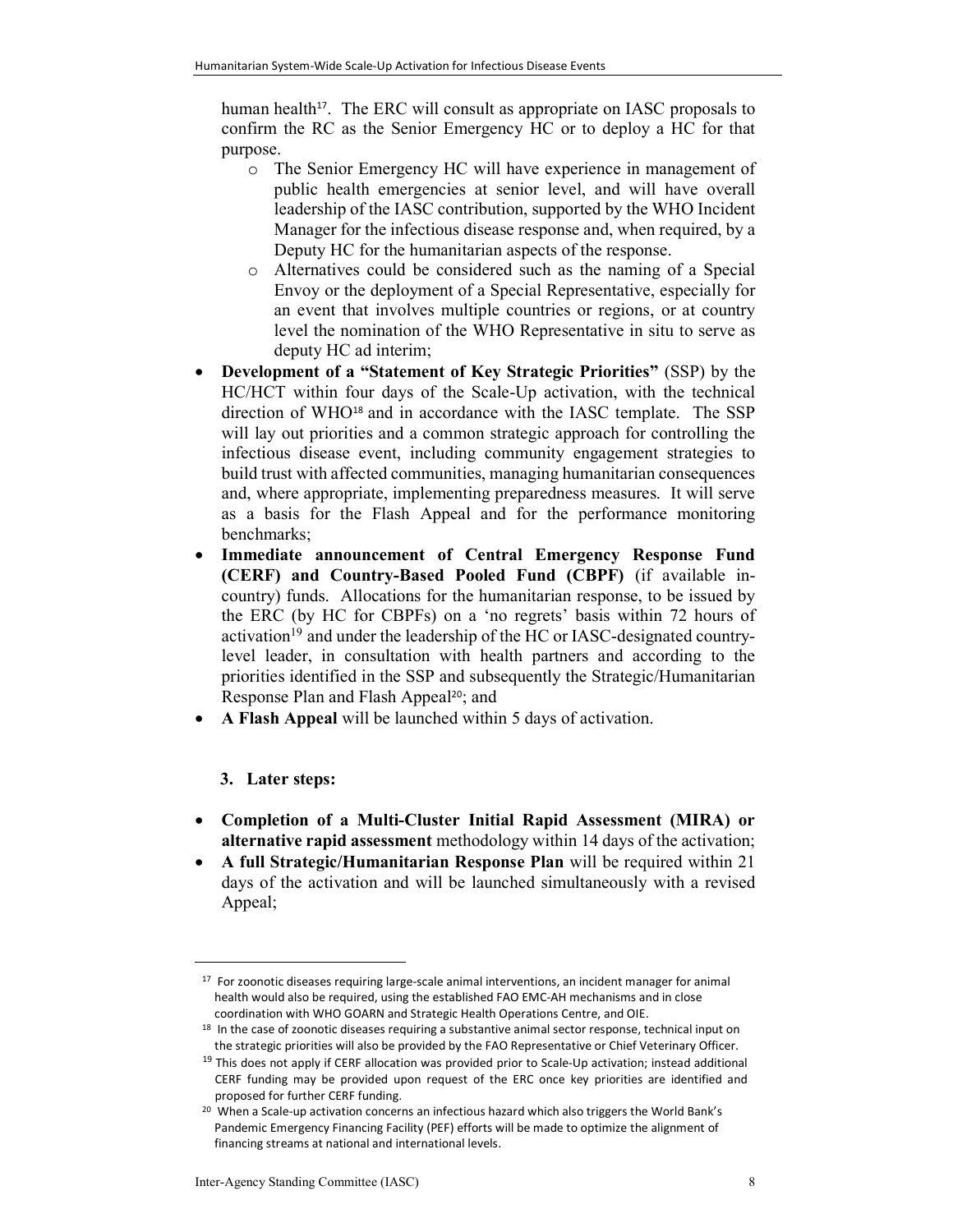- An Operational Peer Review (OPR) will be conducted within the initial three to six -month period and used to inform the Principals' meeting at the end of activation period.
- An Inter-Agency Humanitarian Evaluation (IAHE) will be conducted, if deemed necessary, according to the Terms of Reference of IAHE and within 9-12 months of a Scale-Up activation. The IAHE should take into consideration the findings of the OPR.

#### IV Other measures

- Based on WHO's ongoing assessment of the risk of international spread of the disease pathogen, at-risk provinces and countries should be identified, prioritized and supported for immediate, targeted preparedness planning and action, informed by social determinants of health and ensuring the integration of human rights norms.<sup>21</sup>
- In the event of a multi-country, regional or global infectious disease event (e.g. a 'pandemic'), response measures, including in particular the leadership model and inter-agency/inter-country coordination arrangements and CERF allocation, will be adapted, expanded and strengthened as appropriate.
- In addition, a leadership and coordination model for contingency and preparedness planning for multi-country, regional or global infectious disease events pandemic should be established.
- 7-10 days after the decision to activate, IASC Principals and Invited Principals will be reconvened by the ERC to review the effective functioning of the leadership and coordination arrangements to ensure that they are fit for purpose <sup>22</sup> . They will also meet at any time as required during the activation period to resolve any coordination, strategic and operational issues.
- IASC Principals will meet at the end of the activation period to review the activation and recommend the way forward (deactivation or continuation)

l

<sup>&</sup>lt;sup>21</sup> Including how to address discrimination in access to health care to ensure availability, accessibility, acceptability and quality of services.

<sup>&</sup>lt;sup>22</sup> If it has not already been confirmed electronically following the usual procedures, the Principals will also use this meeting to formalize decisions about cluster arrangements, based on the proposals outlined to the ERC by the Director-General of WHO, the HC and HCT.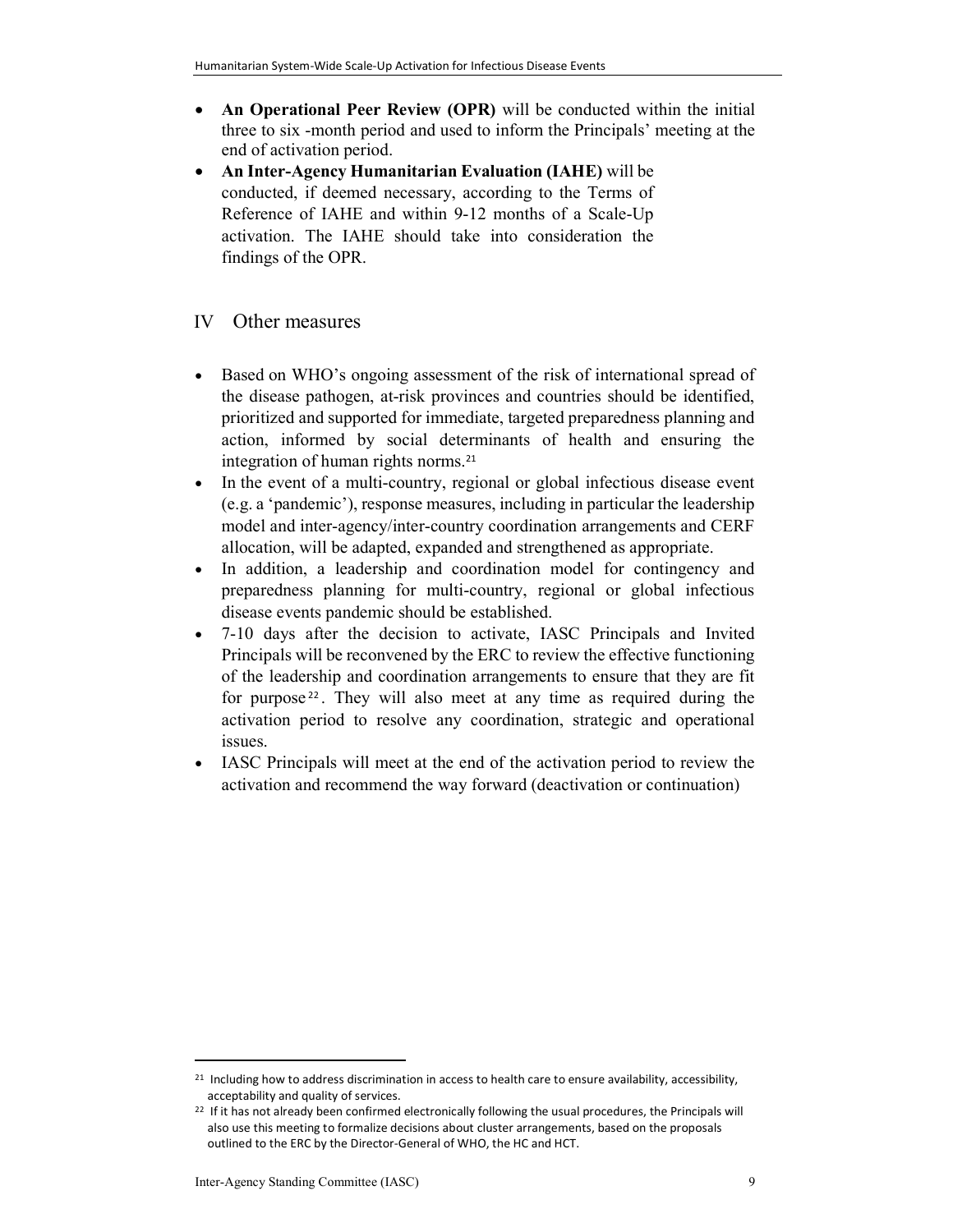ANNEX 1 – Definition of the IASC 5 criteria (adapted for infectious disease event)

#### 1. Scale

- o Large number of cases/deaths in given place and time for the type of event
- o Number of affected areas/countries

#### 2. Urgency

- o Serious public health impact
- o Significant risk of international spread
- o Significant risk of international travel and trade restrictions

#### 3. Complexity

- o Event unusual or unexpected (unknown agent, unknown mode of transmission, etc.)
- o Multi-layered emergency, presence of a multitude of actors, lack of humanitarian access, high security risks to staff

#### 4. Capacity

o External assistance needed to investigate, respond and control event

#### 5. Risk of failure to deliver effectively and at scale to affected population.

o Media and public attention and visibility, expectations on UN system by donors, the public, national stakeholders and partners